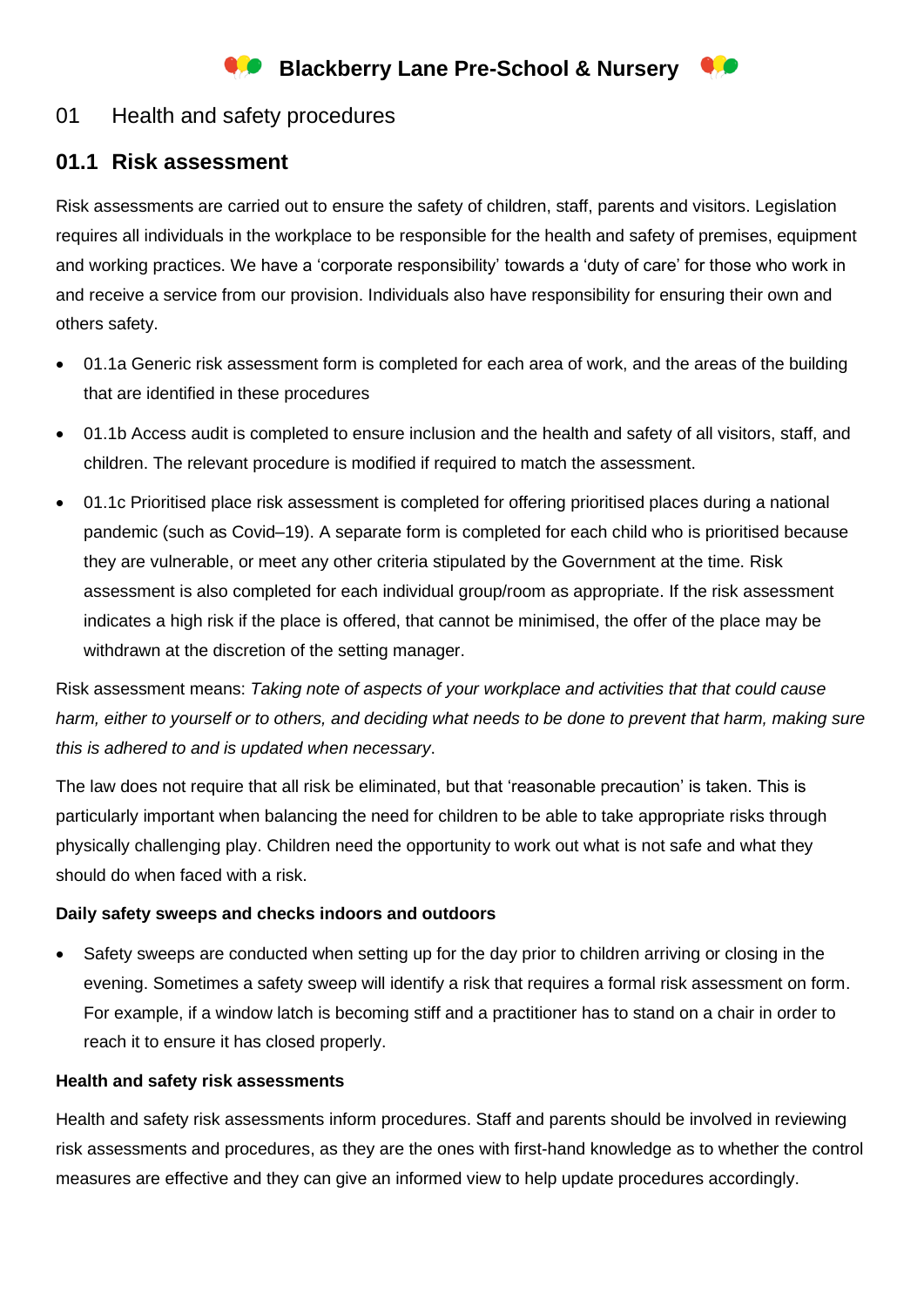The setting manager undertakes training and ensures staff have adequate training in health and safety matters. The setting managers also ensures that checks/work to premises are carried out and records are kept.

- Gas safety by a Gas Safe registered gas/heating engineer.
- Electricity safety by a qualified electrician.
- Fire precautions to check that all fire-fighting equipment and alarms are in working order.
- Hot air heating systems/air conditioning systems cleaned and checked.
- Deep clean is carried out in kitchen.

The setting manager ensures that staff members carry out risk assessments that include relevant aspects of fire safety, food safety, in each of the following areas of the premises:

- Entrance and exits.
- Outdoor areas.
- Passageways, stairways and connecting areas.
- Group rooms.
- Sleep areas.
- Main kitchen.
- Milk kitchen (if applicable).
- Staff/parent's room.
- Rooms used by others or for other purposes.

The setting manager ensures staff members carry out risk assessment for off-site activities, such as children's outings (including use of public transport), including:

- forest school and beach school
- home visits
- other duties off-site such as attending meetings, banking etc

The setting manager ensures staff members carry out risk assessment for work practice including:

- changing babies, and the intimate care of young children and older children
- arrivals and departures
- preparation of milk and other food/drink for babies
- children with allergies and special dietary needs or preferences
- serving food in group rooms
- cooking activities with children